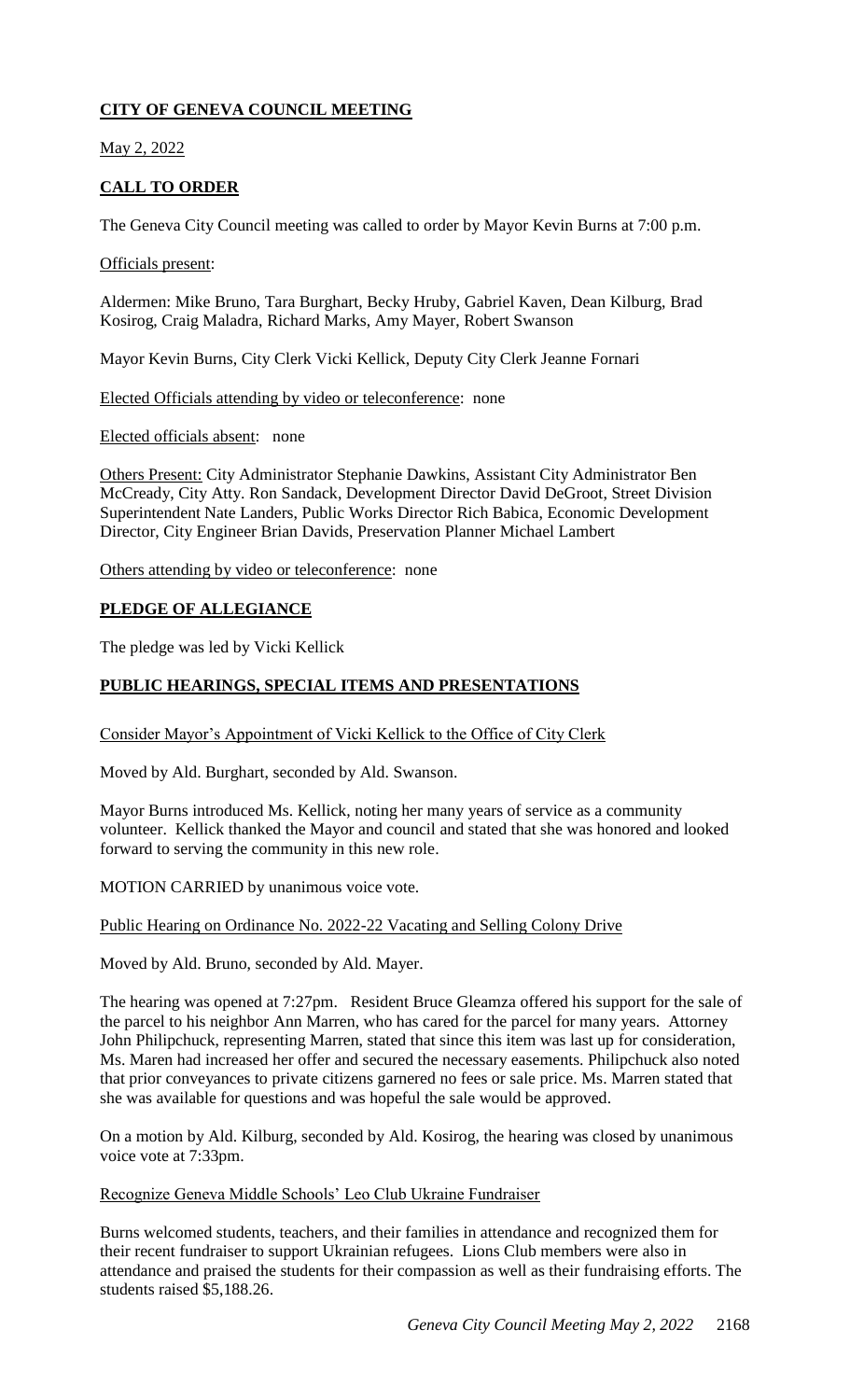### Proclaim May as Mental Health Awareness Month

Moved by Ald. Kosirog, seconded by Ald. Swanson

Burns invited Geneva 708 Board chair Suzy Shogren and Geneva High School psychologist Michelle Vargas Herbst to speak about the activities at the high school in support of Mental Health Month. Vargas Herbst also spoke of the special stressors on our society since the Covid-19 pandemic and how individuals could seek help.

Reappointment of City Officials

Moved by Ald. Swanson, seconded by Ald. Marks

MOTION CARRIED by unanimous voice vote.

Consider Approval of Resolution No. 2022-42 Appointing Craig Maladra as Mayor Pro Tem

Moved by Ald. Bruno, seconded by Ald. Kosirog

MOTION CARRIED by unanimous voice vote.

Approve Geneva Chamber of Commerce Special Event Application for Swedish Days Festival June 22-26, 2022

Moved by Ald. Kaven, seconded by Ald. Swanson

On a question from Ald. Kosirog, Chamber President Paula Schmidt provided details on some minor changes and updates to the various events for this year's festival.

MOTION CARRIED by unanimous voice vote.

Approve Resolution No. 2022-35 Requesting Approval from IDOT for Street Closures During the Swedish Days Parade June 26, 2022

Moved by Ald. Bruno, seconded by Ald. Kosirog

MOTION CARRIED by unanimous voice vote.

### **AMENDMENTS TO AGENDA**

None

### **OMNIBUS AGENDA**

All Items listed on the Omnibus Agenda are considered to be routine by the City Council and will be enacted by one motion. There will be no separate discussion on these items unless a council member so requests in which event the item will be removed from the Omnibus (Consent) Agenda and considered in its normal sequence on the agenda.

Moved by Ald. Swanson, seconded by Ald. Marks to approve the agenda as presented.

Roll Call:

AYES: 10 (Ald. Bruno, Burghart, Hruby, Kaven, Kilburg, Kosirog, Maladra, Marks, Mayer, Swanson)

NAYS: 0 MOTION CARRIED

## **APPROVE MINUTES FROM THE LAST REGULAR MEETING HELD APRIL 18, 2022**

Moved by Ald. Swanson, seconded by Ald. Mayer to approve the measure as presented. Approved by unanimous roll call vote. (Omnibus Agenda). MOTION CARRIED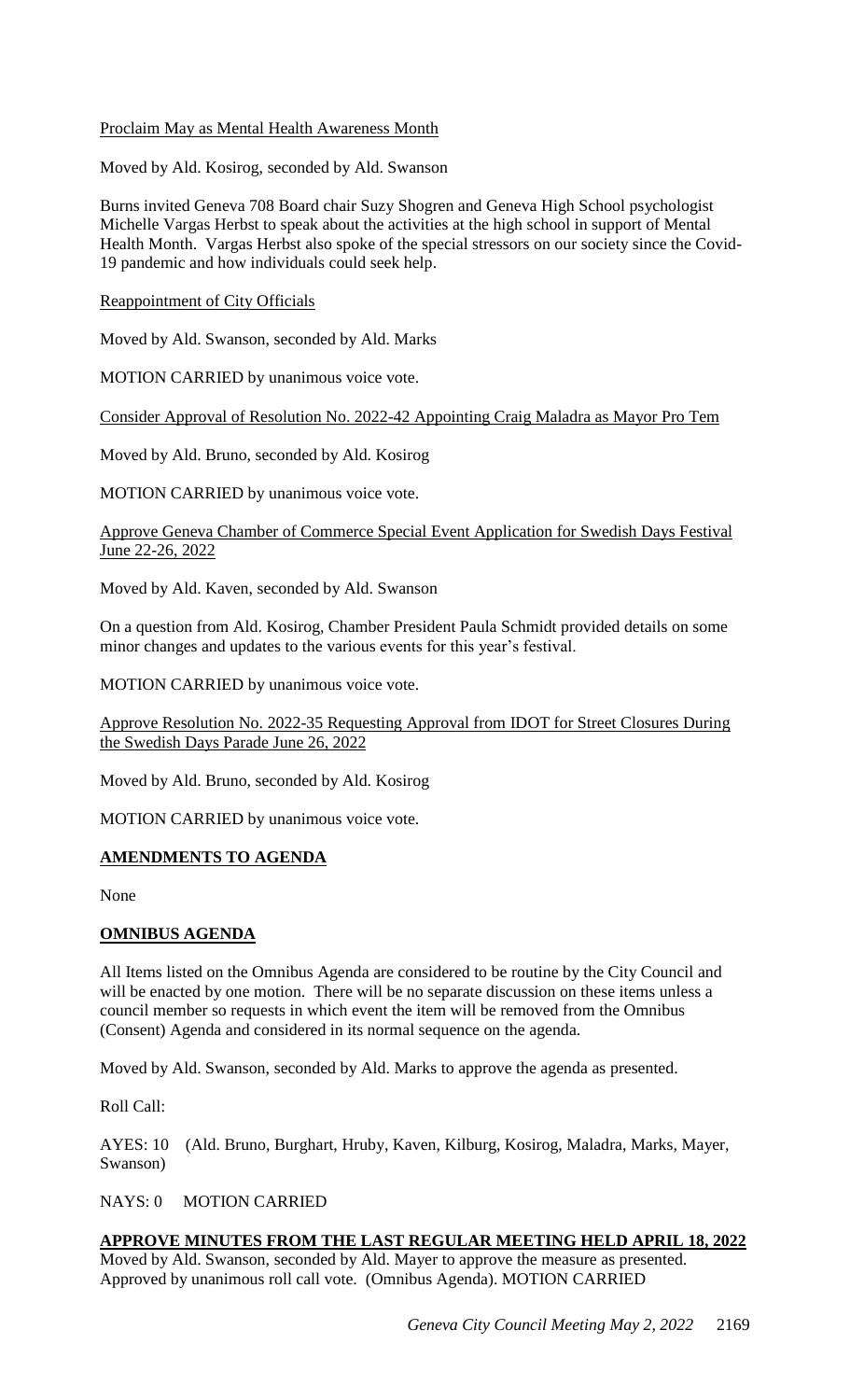## **APPROVE REPORTS**

Moved by Ald. Swanson, seconded by Ald. Mayer to approve the measure as presented. Approved by unanimous roll call vote. (Omnibus Agenda). MOTION CARRIED

#### **COUNCIL COMMITTEES**

None

#### **OTHER ITEMS AND CORRESPONDENCE**

None

### **MUNICIPAL BILLS FOR PAYMENT**

| City of Geneva Expenditures | \$655,366.04   |
|-----------------------------|----------------|
| Manual Check(s)             |                |
| Utility Billing Refund(s)   | 1,578.22       |
| Misc. Refund $(s)$          |                |
| <b>Sales Tax Abatement</b>  | 31,143.32      |
| City of Geneva Payroll      | 739,766.60     |
| Tri-Com Expenditure 1       | 36,102.78      |
| Tri-Com Payroll             | 105,893.72     |
| <b>Total Expenditures</b>   | \$1,426,088.75 |

Moved by Ald. Bruno, seconded by Ald. Kosirog to approve the bills as presented.

Roll Call:

AYES: 10 (Ald. Bruno, Burghart, Hruby, Kaven, Kilburg, Kosirog, Maladra, Marks, Mayer, Swanson)

NAYS: 0 MOTION CARRIED

### **COMMITTEE OF THE WHOLE ITEMS OF BUSINESS**

\*a. Approve Resolution No. 2022-36 Authorizing the Purchase of an Altec AT41M Telescopic Aerial Device from Altec Industries through Sourcewell Contract 012418- ALT at an Estimated Cost of \$253,750

Moved by Ald. Swanson, seconded by Ald. Mayer to approve the measure as presented. Approved by unanimous roll call vote. (Omnibus Agenda). MOTION CARRIED

\*b. Approve Resolution No. 2022-37 Waiving Competitive Bidding and Authorizing Execution of an Agreement with Dahme Mechanical for Wastewater Treatment Plant Digester Repairs in an Amount Not-to-Exceed \$43,422.50

Moved by Ald. Swanson, seconded by Ald. Mayer to approve the measure as presented. Approved by unanimous roll call vote. (Omnibus Agenda). MOTION CARRIED

\*c. Approve Resolution No. 2022-38 Waiving Competitive Bidding and Authorizing an Agreement with Layne, Aurora, IL for Well No. 13 Component Repairs at a Cost Not-to- Exceed \$28,500.00

Moved by Ald. Swanson, seconded by Ald. Mayer to approve the measure as presented. Approved by unanimous roll call vote. (Omnibus Agenda). MOTION CARRIED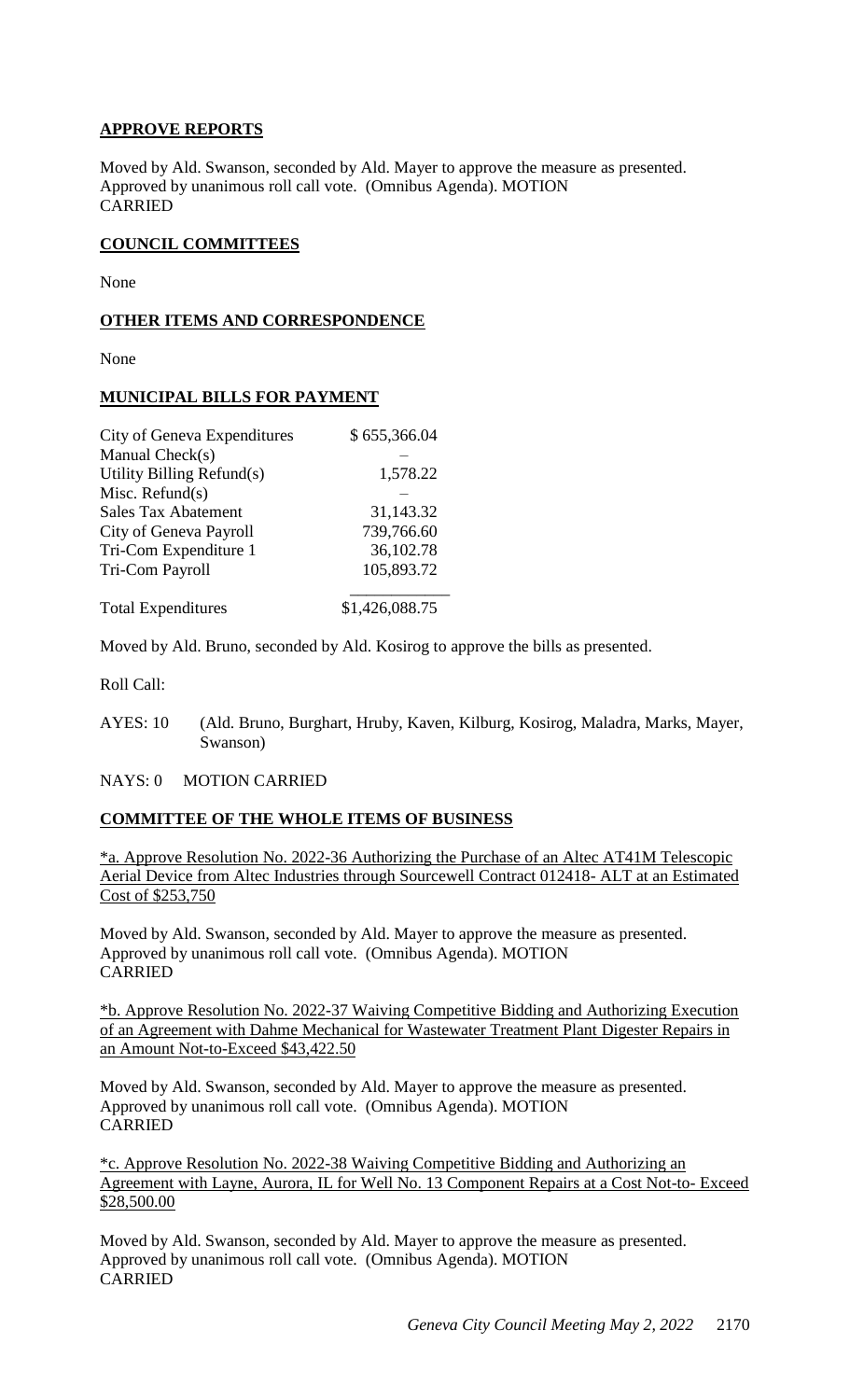## **PRESENTATION OF ORDINANCES, RESOLUTIONS, PETITIONS, BIDS**

a. Consider Approval of Resolution No. 2022-39 Authorizing the Execution of a Second Amendment to a Parking Lot Lease with St. Mark's Church (two-year extension)

Moved by Ald. Kilburg, seconded by Ald. Mayer

Roll Call:

AYES: 10 (Ald. Bruno, Burghart, Hruby, Kaven, Kilburg, Kosirog, Maladra, Marks, Mayer, Swanson)

NAYS: 0 MOTION CARRIED

b. Consider Approval of Resolution No. 2022-40 Authorizing the Purchase of a John Deere Sidewalk Machine from AHW LLC through Sourcewell in an Amount Not to Exceed \$54,625.62

Moved by Ald. Burghart, seconded by Ald. Marks

On a question from Ald. Kilburg, Supt. Landers stated that the old machine will be declared surplus as it had no resale or trade-in value.

Roll Call:

AYES: 10 (Ald. Bruno, Burghart, Hruby, Kaven, Kilburg, Kosirog, Maladra, Marks, Mayer, Swanson)

NAYS: 0 MOTION CARRIED

c. Consider Approval of Resolution No. 2022-41 Authorizing a Waiver of the Bidding Process and Execution of an Agreement with First Inspection Services, Inc. for Plumbing Plan Review and Inspection Services as Presented

Moved by Ald. Marks, seconded by Ald. Burghart

Ald. Burghart recalled that the City once considered this as a full time staff position. Dir. DeGroot agreed that it had once been considered but the job market at the time was not favorable and contracting had proven to be a good alternative.

Roll Call:

- AYES: 10 (Ald. Bruno, Burghart, Hruby, Kaven, Kilburg, Kosirog, Maladra, Marks, Mayer, Swanson)
- NAYS: 0 MOTION CARRIED

d. Consider Approval of Ordinance No. 2022-21 Granting Variations to Increase the Allowable Lot Coverage from 45% to 47.15% and to Decrease the Required Side Yard and Rear Yard Setbacks from 5' to 1.5' for a detached garage at the Northeast Corner of Fulton Street and 5<sup>th</sup> Street

Mayor Burns announced that due to illness, the petitioner was not present and wished to have the item continued to the May 16, 2022 City Council meeting. Without objection, the item was stricken from this agenda.

e. Consider Approval of Ordinance No. 2022-22 Vacating and Selling Colony Drive, a Public Right-of-Way Located in the Westhaven of Geneva Subdivision

Moved by Ald. Mayer, seconded by Ald. Bruno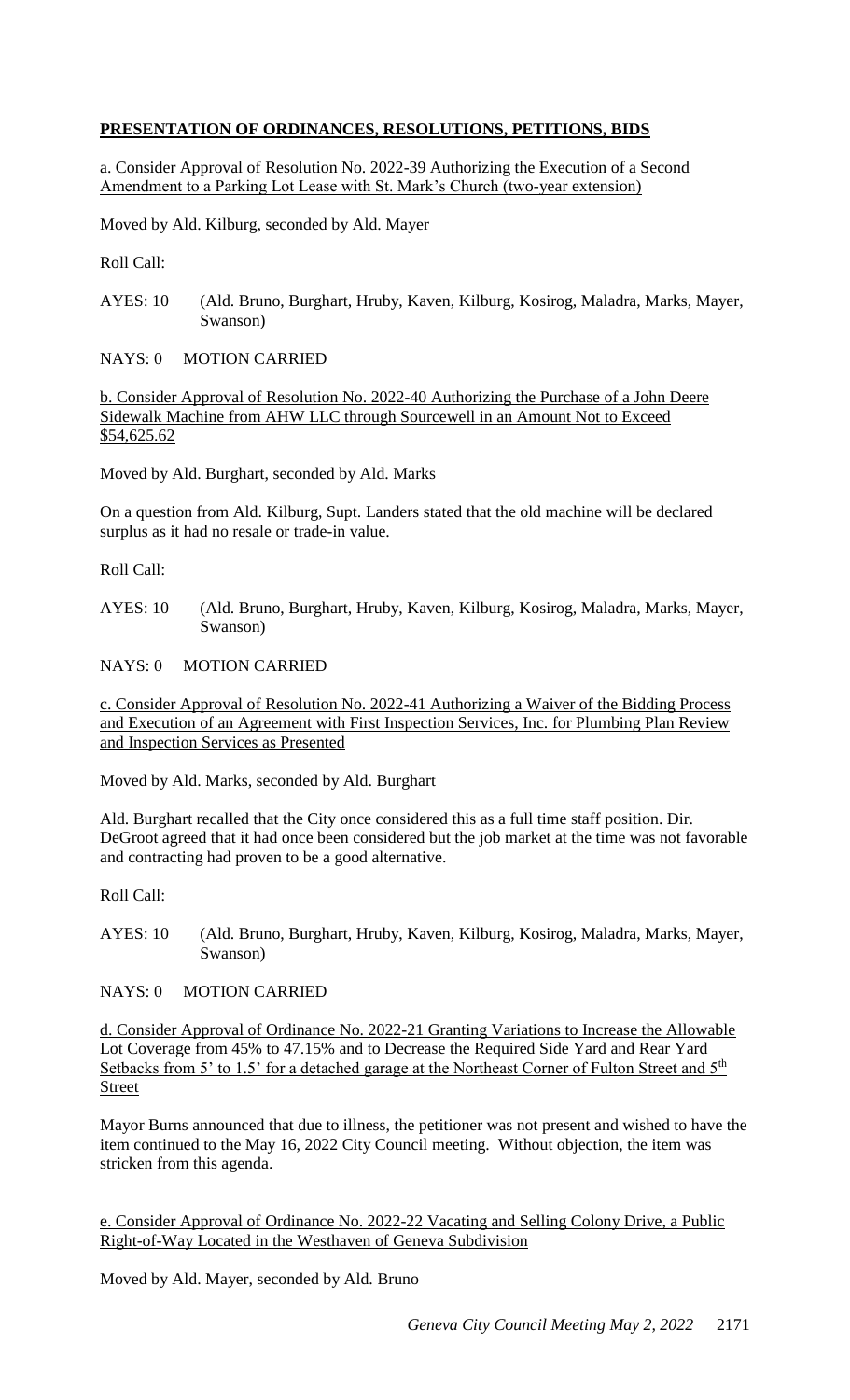Admin. Dawkins, with the consultation of Atty. Sandack, verified that the evening's vote would require a super-majority of the *council* only.

Ald. Mayer urged the council to vote in the affirmative to put the matter to bed, noting that Ms. Marren has been a good steward of the property for over two decades and that the land had no value to the City. Ald. Kilburg noted his desire to have the City secure appraisals on the parcel and did not feel the current offer was indicative of Geneva real estate values.

Discussion then centered on state statute and the laws governing the process to vacate and sell certain land with the distinctions of real property and non-buildable property. Dawkins reviewed past history related to vacating and conveying land whereby the City received no compensation. Ald. Swanson stated that many other similar parcels in the City were worth more than what was being offered on the Colony Drive parcel. Mayor Burns disputed those findings noting that the parcels Ald. Swanson suggested were all buildable and residential-owned; whereas the Colony Dr. parcel was not. Burns further noted that the Geneva assessor had stated that there was no value in the Colony Drive parcel.

Ald. Kosirog, Kaven and Maladra did not support tabling the item and were prepared to vote in favor of the vacation and sale as presented based on the parcel having no value to the City.

#### Motion to Amend to Table the Item to a Date Uncertain After Two Appraisals by the City Have Been Completed and Reviewed

Moved by Ald. Kilburg, seconded by Ald. Burghart

Discussion centered on the pros and cons of the City obtaining appraisals for this parcel. Ald. Swanson offered to amend 12.e.1 to require only one appraisal.

#### Motion to Amend to Table the Item to a Date Uncertain After One Appraisal by the City Has Been Completed and Reviewed

Moved by Ald. Swanson, seconded by Ald. Kilburg

Ald. Mayer was disappointed to hear the new requirements discussed and found it to be unfair to the applicant who was present in good faith to complete the matter after several months of delays. Ald. Kaven and Bruno stated that there is only value to something if more than one entity is interested and in this case there is only one entity. Mayor Burns restated his desire to put the item to a vote as presented on the agenda. Ald. Kilburg stated that property never decreases in value over time and he is confident an appraisal is fair and appropriate to determine the sale price of the parcel.

### Motion to Call the Question

Moved by Ald. Kaven, seconded by Ald. Kosirog

Roll Call:

- AYES: 10 (Ald. Bruno, Burghart, Hruby, Kaven, Kilburg, Kosirog, Maladra, Marks, Mayer, Swanson)
- NAYS: 0 MOTION CARRIED

Roll Call on the Amendment to Table After One Appraisal is Secured by the City:

AYES: 6 (Ald. Bruno, Burghart, Hruby, Kilburg, Marks, Swanson)

NAYS: 4 (Kaven, Kosirog, Maladra, Mayer)

MOTION CARRIED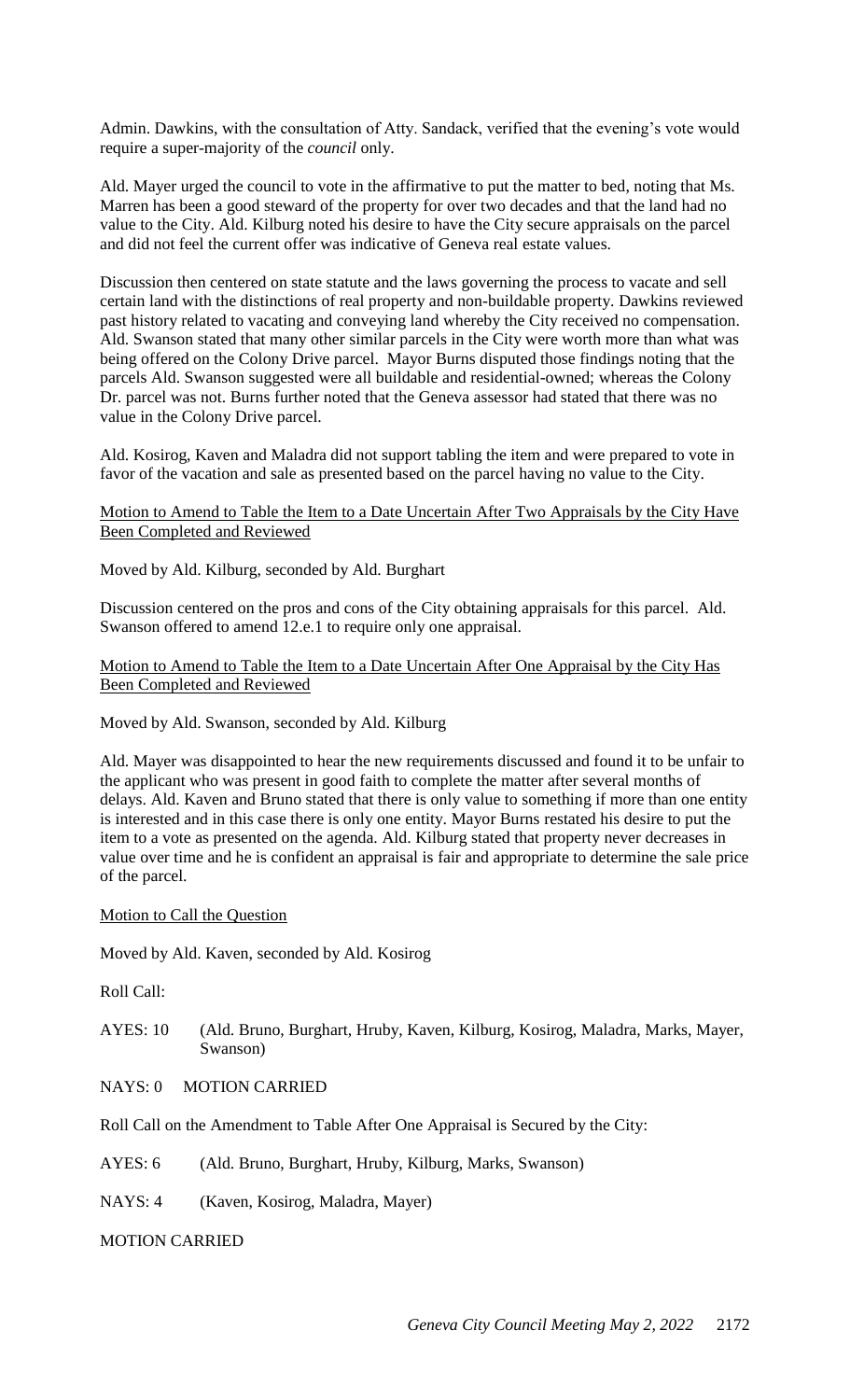#### Motion to Reconsider

Moved by Ald. Bruno, seconded by Ald. Kosirog

Ald. Bruno wished to reconsider his vote on the amendment.

Roll Call:

AYES: 10 (Ald. Bruno, Burghart, Hruby, Kaven, Kilburg, Kosirog, Maladra, Marks, Mayer, Swanson)

NAYS: 0 MOTION CARRIED

(RECONSIDERED) Motion to Amend to Table the Item to a Date Uncertain After One Appraisal by the City Has Been Completed and Reviewed

Moved by Ald. Swanson, seconded by Ald. Kilburg

Roll Call:

AYES: 5 (Ald. Burghart, Hruby, Kilburg, Kosirog, Maladra, Mayer)

NAYS: 6 (Ald. Bruno, Kaven, Kosirog, Maladra, Mayer, Mayor Burns)

#### MOTION FAILED

Upon the failure of the amendment, Ald. Kilburg withdrew his motion to amend and table until two appraisals by the City are obtained and reviewed.

The item as originally presented on the agenda was now now back on the floor for discussion. Additional discussion on voting requirements on a vacation were heard with Attorney Sandack citing the statute language.

Ald. Mayer offered a motion to table the matter to June 6 so the applicant has time to reconsider. Ms. Marren then stated her frustration in the deliberations and pleaded her case, at which point Ald. Mayer requested a motion for a ten minute recess.

#### Motion for a 10-Minute Recess

Moved by Ald. Mayer, seconded by Ald. Kosirog

Motion approved by unanimous voice vote. The meeting was in recess at 8:56pm.

At 9:04pm, Mayor Burns called the meeting back to order at which time Ald. Mayer withdrew her previous motion to table to June 6. (no second)

Ald. Mayer then called for a motion to amend Item 12.e. to Increase the Sale Price to \$6,000.

Motion to Amend Ordinance 2022-22 Increasing the Proposed Sale Price from \$4,000 to \$6,000.

Moved by Ald. Mayer, seconded by Ald. Kaven

Burns stated that a simple majority was required to amend the motion.

Roll Call:

- AYES: 10 (Ald. Bruno, Burghart, Hruby, Kaven, Kilburg, Kosirog, Maladra, Marks, Mayer, Swanson)
- NAYS: 0 MOTION CARRIED